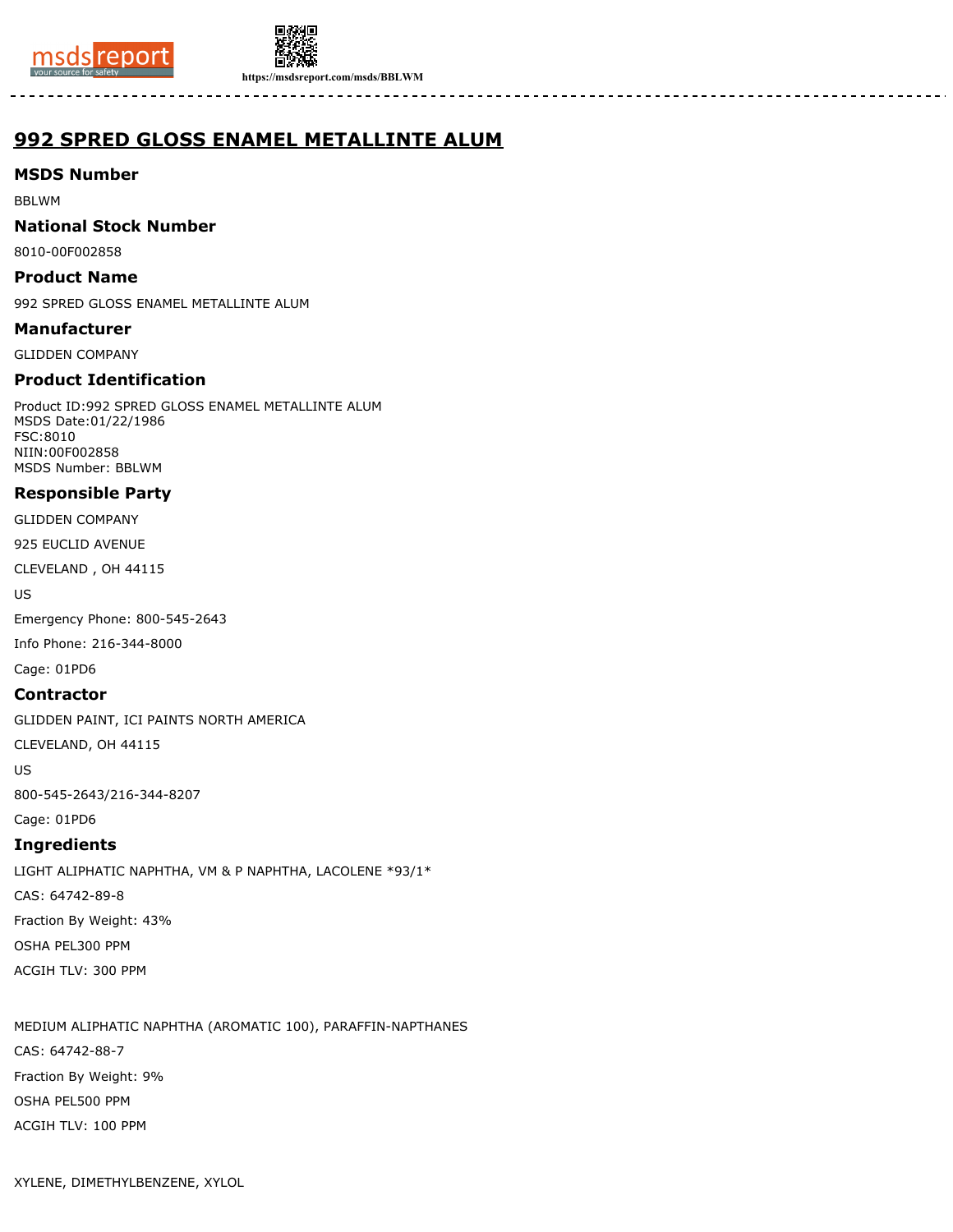



**https://msdsreport.com/msds/BBLWM**

CAS: 1330-20-7

RTECS: ZE2100000

Fraction By Weight: 4%

OSHA PEL100 PPM

ACGIH TLV: 100 PPM, SKIN

EPA Report Quantity: 1000 LBS

DOT Report Quantity: 1000 LBS

7.47

RTECS: 9999999WG

#### **Hazards**

Routes of Entry: Inhalation:YES Skin:YES Ingestion:YES Reports of Carcinogenicity:NTP:NO IARC:NO OSHA:NO Health Hazards Acute and Chronic:INHALATION: RESPIRATORY TRACT/MUCOUS MEMBRANE IRRITATION. FATIGUE/DIZZINESS/LIGHTHEADEDNESS/HEADACHE/UNCOORDINATION/NAUSEA/CN S DEPRESSION/ANESTHETIC EFFECT/NARCOSIS/DIFFICULTY BREATHING. EYES: IRRITAT ION/BLURRED VISION/TEARING/REDNESS. INGESTION: NAUSEA/VOMITING/DIARRHEA/CNS DEPRESSION. Explanation of Carcinogenicity:NONE Effects of Overexposure:INHALATION: CARDIAC OR BLOOD ABNORMALITIES, CORNEAL INJURY, LIVER/KIDNEY/PERMANENT BRAIN/NERVOUS SYSTEM DAMAGE. SKIN: DERMATITIS, DEFATTING, IRRITATION.

#### **First Aid**

First Aid:INHALATION: REMOVE TO FRESH AIR. RESTORE & SUPPORT CONTINUED BREATHING. HAVE TRAINED PERSON GIVE OXYGEN IF NECESSARY. SKIN: FLUSH W/WATER, THEN WASH W/SOAP & WATER. EYES: FLUSH W/PLENTY OF WATER FOR A T LEAST 15 MINS. INGESTION: OBTAIN MEDICAL ATTENTION IN ALL CASES.

## **Fire Fighting**

Flash Point Method:SCC Flash Point:70F Lower Limits:0.9% Extinguishing Media:DRY CHEMICAL OR FOAM Fire Fighting Procedures:USE WATER TO COOL & PROTECT EXPOSED CONTAINERS, THEY MAY EXPLODE WHEN EXPOSED TO EXTREME HEAT. Unusual Fire/Explosion Hazard:VAPORS MAY IGNITE EXPLOSIVELY AT AMBIENT TEMPS, VAPORS ARE HEAVIER THAN AIR, TRAVEL LONG DISTANCES TO IGNITION SOURCE & FLASH BACK.

#### **Accidental Release**

Spill Release Procedures:ELIMINATE IGNITION SOURCES. SMALL SPILL: COLLECT W/ABSORBENT MATERIALS. USE NON-SPARKING TOOLS. EVACUATE AREA. LARGE SPILL: SAME AS SMALL. SHUT OFF LEAK, SAFELY. DIKE/CONTAIN. PUMP TO STORAGE/SALVAGE VESSEL. USE ABSORBENT TO PICK UP EXCESSRESIDUE.

#### **Handling**

Handling and Storage Precautions:STORE BELOW 80F. KEEP AWAY FROM HEAT, SPARKS, AND OPEN FLAME. USE ONLY W/ADEQUATE VENTILATION. DON'T TAKE INTERNALLY. KEEP OUT OF REACH OF CHILDREN. Other Precautions:AVOID CONTACT W/SKIN/EYES & BREATHING OF VAPORS. KEEP CONTAINERS TIGHTLY CLOSED/UPRIGHT WHEN NOT IN USE. EMPTY CONTAINERS MAY CONTAIN HAZARDOUS RESIDUES. INTENTIONAL MISUSE BY DELIBERATELY CONCENTRATI NG/INHALING VAPORS CAN BE HARMFUL/FATAL.

## **Exposure Controls**

Respiratory Protection:WHERE RESPIRATORY PROTECTION IS REQUIRED, USE